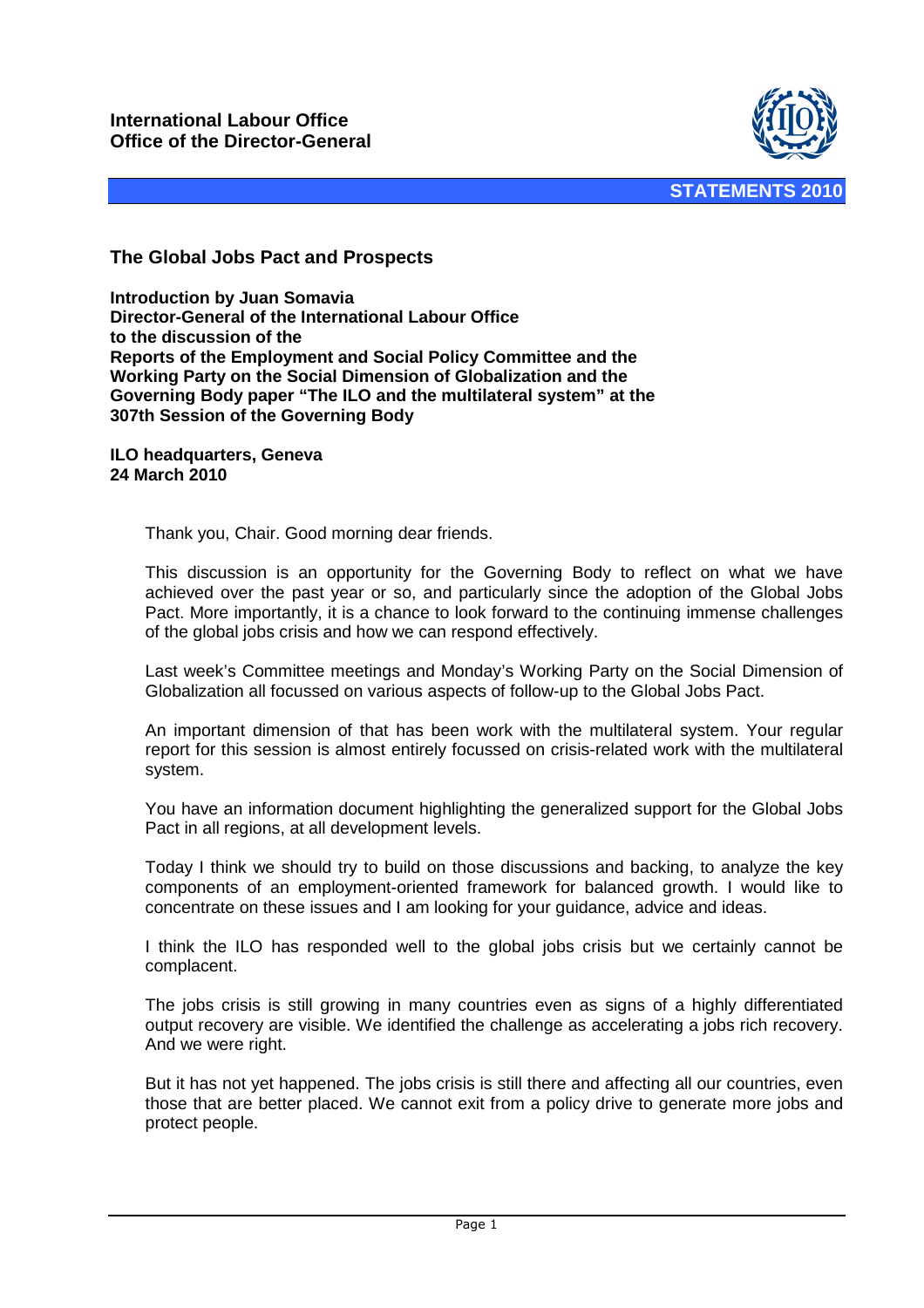We have seen, and many of you have highlighted that precariousness and uncertainty are still very much present and have increased for many.

We have said that there is no recovery without jobs recovery.

Having said that we still face a global jobs crisis, we must not conclude that measures, of which the Pact approach is part, have not worked. The ILO has estimated that unemployment could have been about one third higher without the effect of stimulus measures and the action of automatic stabilizers. So the negative tide seems to be weakening, maybe even turning, although there are clearly serious risks that recovery may turn out weaker in many countries than the more optimistic forecasts.

We must have the ambition to show that good policies, implemented in an integrated way nationally and coordinated internationally can accelerate a jobs-rich recovery.

Governments have been very active over the last year with policies along the lines of those contained in the Pact. Experience is accumulating of their effects. We can see some common features across countries but we also see a great deal of national and regional specificity.

The ILO is your vehicle for sharing that experience and we have a range of reports and studies in preparation to help your policy dialogue.

Monday evening's Conference [on "Overcoming the jobs crisis: What do we know about experiences that work?"] was a great example of that knowledge sharing and I want to thank again the Governments of Brazil and France for taking the initiative to organize it with our Institute.

We also have a Pact website which I invite you to use as a knowledge sharing platform.

If I were to make a preliminary stab at summing up medium and long-term issues that are pointers to the future based on our experience, it would be that:

We absolutely need an employment-oriented framework for balanced and stable growth.

This imperative must be built in to crisis response and longer – we will not get there with a short-term vision. It calls for the creation of a policy environment conducive to the generation of decent work opportunities, sustainable enterprise and the eradication of poverty.

Large scale unemployment and underemployment are part of the unbalanced growth patterns of the past, and have long lasting and severe social consequences. I believe that they must be prevented through the same high-level political focus, extraordinary efforts, and policy creativity that were applied to rescuing financial institutions and to stopping a deeper recession.

In my conversations with actors in the ILO and beyond, I find that there is a real sentiment that everything is being done to save banks and support economies but that there has been a certain complacency in some quarters when it comes to jobs – that you can't have the same focus and that things need to run their course for four or five years before the jobs will come.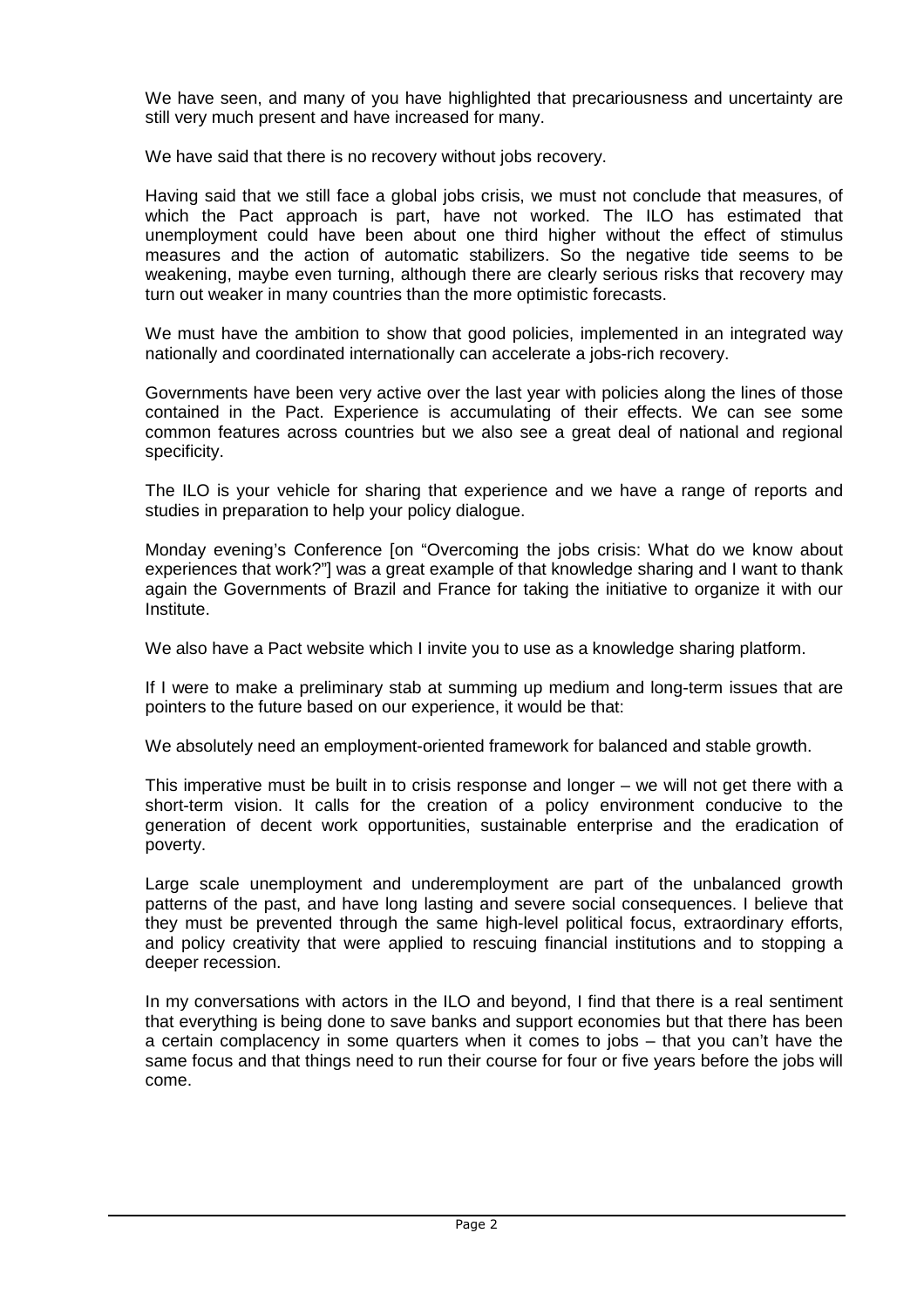We now need to apply the same policy decisiveness that saved banks to supporting sustainable enterprises and saving and creating jobs. We need the policies that will produce these results. There is the expectation that governments will act with policy decisiveness to do this – and indeed, many are indeed trying to do so.

Getting those who have lost jobs back to work and ensuring that the 45 million young women and men who start looking for work each year get a good start in their working lives is vital.

If we don't, a social and political backlash is looming on the horizon in many countries – and we can already see signs of this.

The agenda for policy dialogue and action on an employment-oriented framework for strong, sustainable and balanced growth can include the following objectives:

**First, make employment creation a priority macro-economic goal** in the same way as low inflation and sustainable public finances. Let's remember that the charters of the US Federal Reserve System, the International Monetary Fund (IMF) and the World Trade Organization (WTO) all refer to full employment.

Given the huge fiscal challenge that many countries face, we must formulate an employment strategy that is also a sound fiscal strategy.

**Second, develop an income-led growth pattern**. Aggregate demand should be firmly anchored in earned income and broad access to employment, not increasing debts, thus progressively raising the real purchasing power of middle- and low-income households. To do so, the link between productivity gains and wages needs to be strengthened. Skills development is also a crucial investment in the workers of the future. Strengthened labour institutions, such as regularly reviewed minimum wages and an effective labour inspection system, and more widespread collective bargaining can play a key role. So development should be based on an income-led approach, not the debt-led approach that brought on the crisis.

**Third, working out of poverty**. National development strategies and international development cooperation should focus on policies to increase productive employment and decent work as the primary route out of poverty, particularly in the informal economies of most developing countries. The 2010 Review of the Millennium Development Goals (MDGs) should concentrate on this issue. Anyone with experience of poverty issues will know that the first demand is for the dignity of work.

**Fourth, establishing a basic floor of social protection for the most vulnerable**. As many are learning in their crisis responses, social protection brings a triple benefit. It protects people from becoming trapped in debilitating poverty, empowers them to seize market opportunities and contributes to aggregate demand. The crisis has showed very clearly the impact of social protection on demand, and for the first time, social protection has been seen by many financial sector analysts not as public spending, but as investment.

**Fifth, linking more directly trade, employment and social protection policies**, as ILO/WTO joint research concluded [Trade and employment: Challenges for policy research]. Trade implies adjustments in both importing and exporting countries, which have labour market consequences.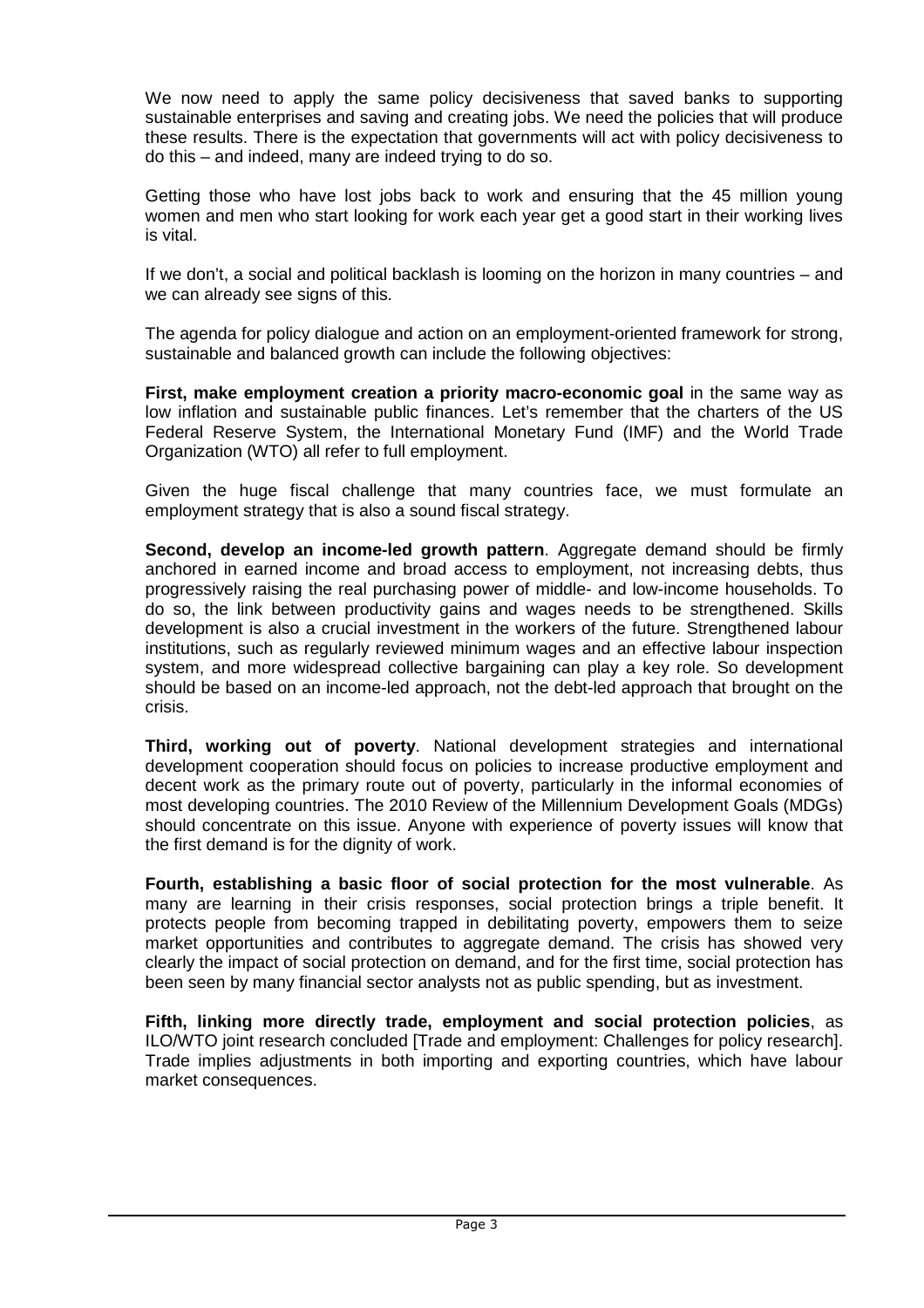Furthermore, many countries are turning to exports as a way to faster growth. But export-led growth cannot be a global strategy. It must have a counterpart; an import-led growth strategy. If not, it simply does not add up. All countries pursuing the same export-led strategy does not work.

**Sixth, preparing for the global transition to clean energy**. It will affect a large number of enterprises, jobs and workplaces. New skills will be needed. New green jobs will emerge. A proper system of incentives would greatly help such a transition. And public-private partnerships are ideally suited for this task.

As you know, the ILO is collaborating with the global networks of unions and employers and the United Nations Environment Programme (UNEP) on policies for greening the economy. Our role is to facilitate the dialogue between employers' and workers' organizations and governments which is essential to address the changes called for in technology, production, consumption and employment and to ensure a fair and smooth transition process to the green economy.

**Seventh, promoting integrated packages of financial, investment, social protection, and active labour market policies have an added impact** – the whole becomes more than the sum of the parts. Integration creates synergy – disaggregation has less impact.

**Eighth, increasing the employment intensity of growth** through national strategies for productive investment and decent work and targeting a significant expansion of overall employment through a good balance between labour-intensive sectors and high-growth, high-productivity sectors. In order to do that, more refined methodologies to assess the employment content of different investment options and growth patterns are needed.

**Ninth, supporting increased investments and employment creation by sustainable enterprises** in particular through measures to ease the continuing squeeze on credit to the real economy and smaller enterprises in particular, as well as improving enabling environments in the longer term. We will need a much closer linkage between labour market developments and other aspects of macro-economic policy than we have had in the recent past. For example, high levels of job creation should become a targeted macro-economic goal as important as low inflation, and a sustainable fiscal situation, as I said before. The promotion of decent work and the implementation of international labour standards is part of this outlook.

**Tenth, ensuring that financial markets service the real economy**. The finance sector should meet the need for investment, innovation, trade and consumption in the mainstream economy. New financial policies and regulations should encourage resource flows and allocations towards longer-term productive investment by sustainable enterprises that raise output and employment growth. They should discourage the formation of damaging asset bubbles through short-term speculation and other distortions in the financial sector.

**Eleventh, raising labour productivity** through a conducive environment for innovation, entrepreneurship and enterprise development that combines sound regulations, improved infrastructure, and business services, as well as sound complementary skills for development strategies, is essential.

**Twelfth, holding and reversing downward pressures on wages** so that household consumption is able to recover and sustain income-led recovery and long-term sustainable development. Policies to progressively counteract downward trends in the wage share of national income and the falling return to workers from increased productivity are needed to rebalance growth and progressively expand sustainable demand.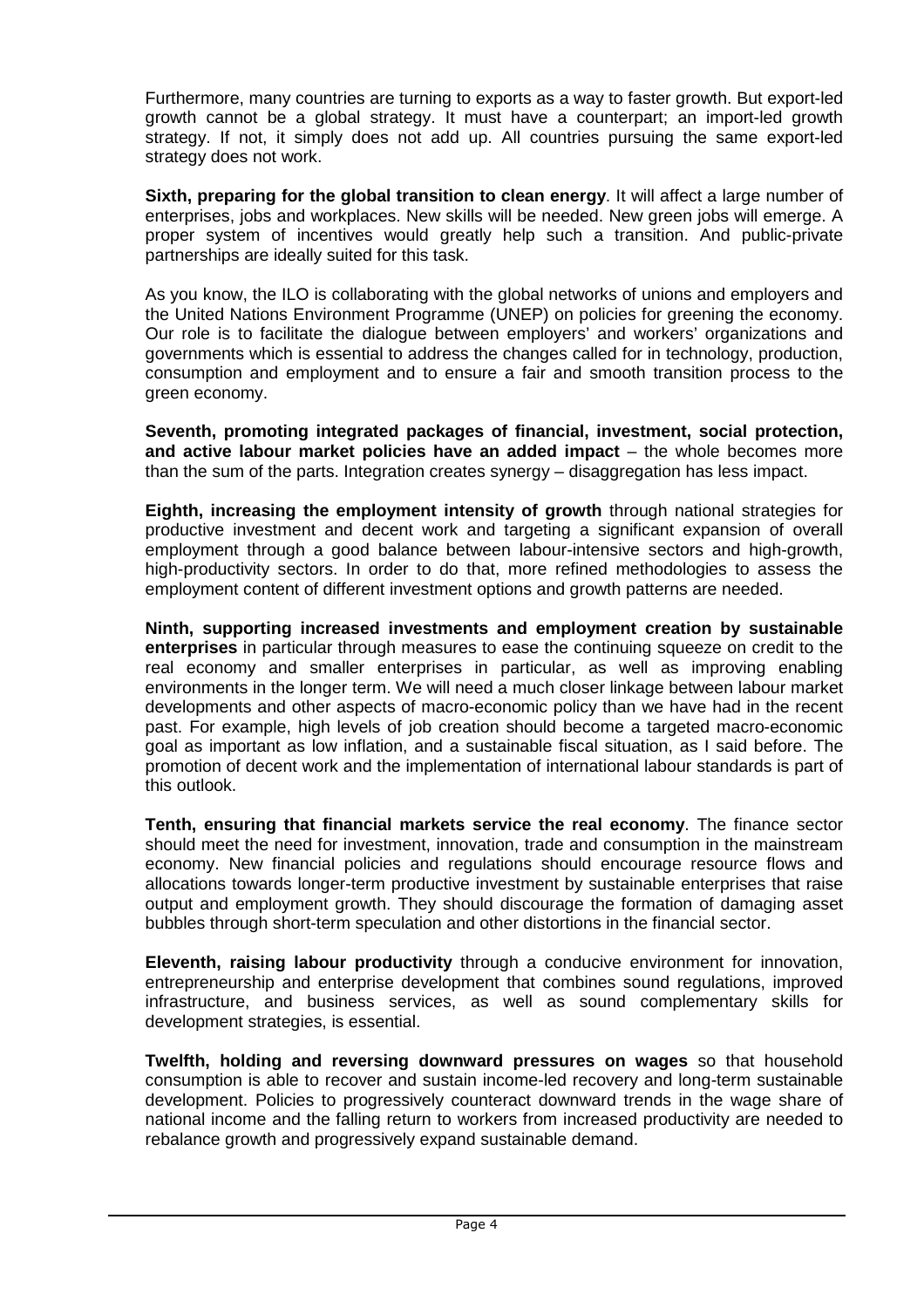**Thirteenth, extending coverage of efficient and affordable social security systems** that can be accessible to all. Gradual expansion of fiscally sustainable coverage to protect the most vulnerable should be pursued. Least developed countries wishing to invest in a basic social protection floor should receive international development cooperation assistance.

**Fourteenth, increasing international cooperation to prevent tax competition** undermining the revenue base countries need to ensure the provision of vital public goods. Experience has shown that tax cuts are more likely to have an impact on aggregate demand through increased consumption if the poor are targeted. In periods of uncertainty, tax cuts for middle- and high-income classes will probably be converted into an increase in savings, without having the desired impact on demand.

**Fifteenth, increasing international support to fiscally constrained countries for crisis response and to recovery promotion policies**, as part of a reinforced effort to increase the volume and quality of finance for development. Much more vigorous and innovative means of international support is needed as part of the new framework to ensure that they are able to adjust through growth and that recovery is globally inclusive.

**Sixteenth, maintaining extraordinary fiscal stimulus measures** until the real economy is generating quality work. In preparing the sequencing of their eventual unwinding, priority should be given to retain as long as necessary those related to productive investments, sustainable enterprises, employment and social protection. Layoffs should be the last resort. Social dialogue can be and has proven to be a useful tool in this exercise.

Recent developments on international capital markets suggest that even advanced countries face increasing difficulties to raise the funds necessary for further action. This makes additional fiscal stimulus more expensive and threatens to force countries to scale back pre-emptively on their policy measures.

**Seventeenth, fashioning exit strategies by all countries connected to progressive expansion of private demand and productive investments** to counter the danger of excessive debt ratios to GDP and pressures by financial markets for premature exit of stimulus packages. An exit strategy that leads to job-weak growth and a contraction of social protection can lead to a double-dip recession.

**Finally, promoting strong policy convergence to support and promote entrepreneurship and productive investment in micro, small and medium enterprises** is essential. Sustaining the "small" economy to generate quality work, where 60 to 90 per cent of employment is created, is central to the lesson of how we link emergency and longterm recovery and how we secure a job-rich recovery.

International coordination is vital. I do think the effort led by the G20 averted what could have become a global depression. Nevertheless, we have a long way to go to improve our policy coordination mechanisms. Monday's discussion in the Working Party showed that a rather large number of countries are not able to participate in coordinated stimulus measures and that our international support mechanisms are not providing them with the scale of countercyclical finance they need, on terms they can afford. This is holding back more vigorous action along the lines envisaged in the Global Jobs Pact.

Mr José Manuel Salazar-Xirinachs will briefly sum up the very thorough discussions you had on the Global Jobs Pact in the Committee on Employment and Social Policy (ESP) last week so I will conclude with a few thoughts about what the experience of the last year or so means for our Organization.